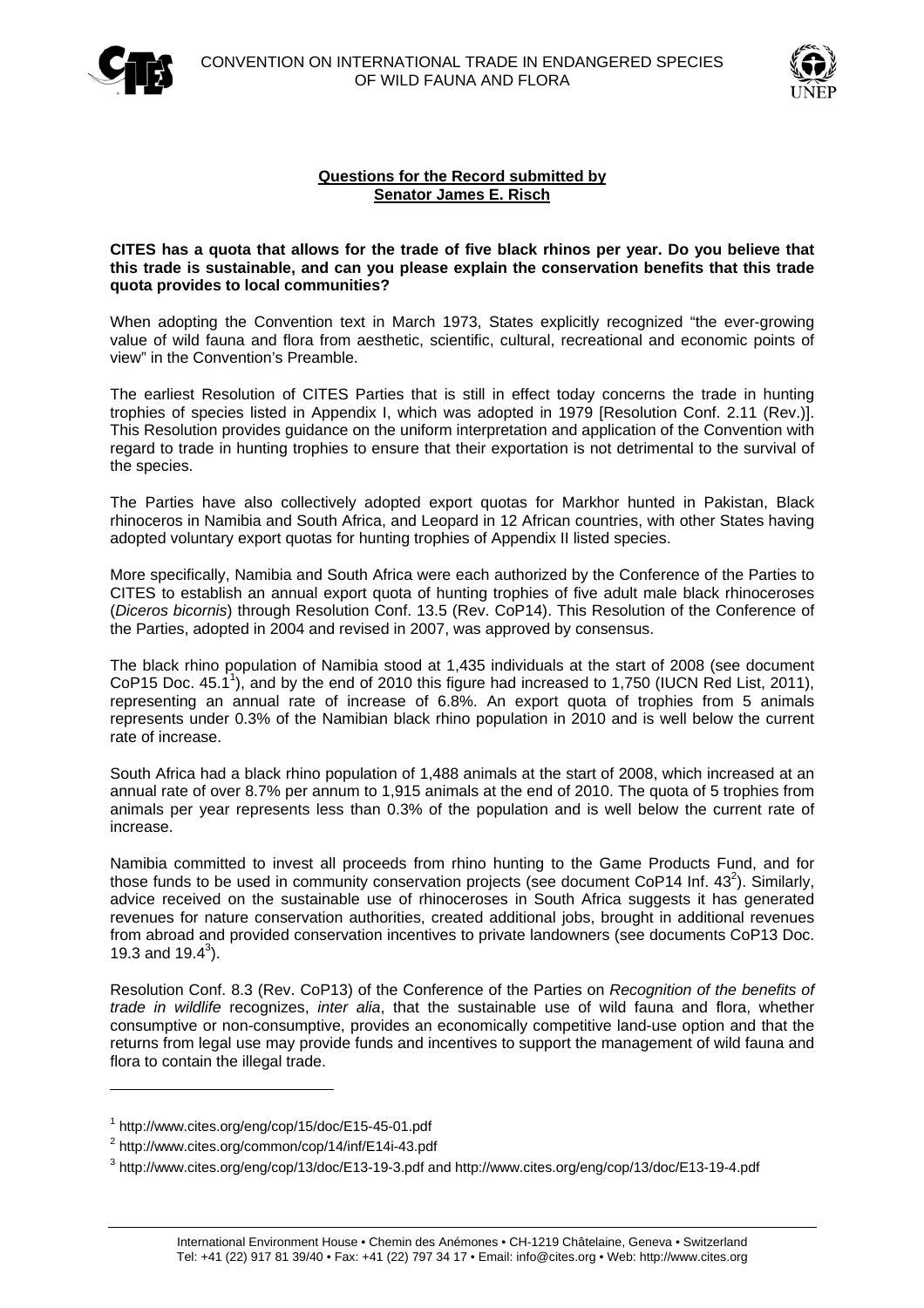The Parties are the ultimate source of interpretation and implementation of the Convention. Through their decisions, the Parties to CITES have recognized that: trophy hunting of species within appropriately set quotas falls within the ambit of the Convention; that the sustainable use of wild fauna and flora, whether consumptive or non-consumptive, provides an economically competitive land-use option; and that commercial trade may be beneficial to the conservation of species and ecosystems and/or to the development of local people when carried out at levels that are not detrimental to the survival of the species in question.

## **Do you believe that poaching is less prevalent in African countries that have community based natural resource management programs that include managed hunting?**

While enforcement measures are essential, when taken alone such measures are unlikely to eradicate poaching and illegal wildlife trade.

Data from the CITES programme for Monitoring the Illegal Killing of Elephants (MIKE) show that sites with a better law enforcement capacity tend to experience lower levels of poaching. However, the data also demonstrate that elephant poaching is higher in areas of high infant mortality and low food security (see document SC62 Doc. 46.1), highlighting the close relationship between the wellbeing of local communities and the health of elephant populations, and suggesting that there may be a greater incentive to poach elephants in areas where human livelihoods are insecure. The causality of these relationships is sometimes referred to in the context of community-based natural resource management (CBNRM). Namibia is often cited as an example of the success of CBNRM programmes that include hunting as a central income generation activity for conservation and local communities alike.

Well-managed CBNRM programs are ecosystem management tools that can positively impact on conservation and provide a way in which local people can become involved in CITES implementation. The application of CBNRM, however, must be consistent with the obligation of a Party to effectively implement the Convention and to ensure that CITES trade is legal, sustainable and traceable. Under such circumstances, the use of CBNRM becomes a CITES implementation tool that has as its central component the building of local people's capacity to conserve, sustainably use, and derive equitable benefit from, the wild animals and plants that surround them.

The relevance of CBNRM to the conservation and sustainable use of CITES-listed species in exporting countries was extensively discussed at an international symposium organized by the Austrian Ministry of the Environment and the European Commission in Vienna, Austria, in 2010. The proceedings are available at http://pubs.iied.org/pdfs/14616IIED.pdf.

## **Can you please explain the difference between the legal trade in ivory under CITES and the illegal trade? Does the legal trade in ivory provide conservation and economic benefits to the species and countries involved?**

The aim of CITES is to ensure, through a globally recognized system of permits and certificates, that the international trade in wild fauna and flora is legal, sustainable and traceable. The Convention establishes an international legal framework together with common procedural mechanisms for the general prohibition of international commercial trade in species threatened with extinction (Appendix I), and for an effective regulation of international trade in species not necessarily now threatened with extinction (Appendices II and III).

Before any Party grants an export permit for specimens of species in Appendices I or II, its Scientific Authority must advise that the proposed export will not be detrimental to the survival of the species (the so-called 'non-detriment finding' in Article III, paragraph 2 (a), and Article IV, paragraph 2 (a), of the Convention), which includes international trade in rhino hunting trophies and the sale of elephant ivory in certain limited circumstances. Another important pre-condition for issuing a CITES permit and certificate is the determination by the Management Authority that the specimens were obtained in a lawful manner (i.e. in conformity with the laws of the State for the protection of fauna and flora).

Article VIII, paragraph 7 of the Convention requires each Party to submit an annual report on its CITES trade, containing a summary of information on, *inter alia*, the number and type of permits and